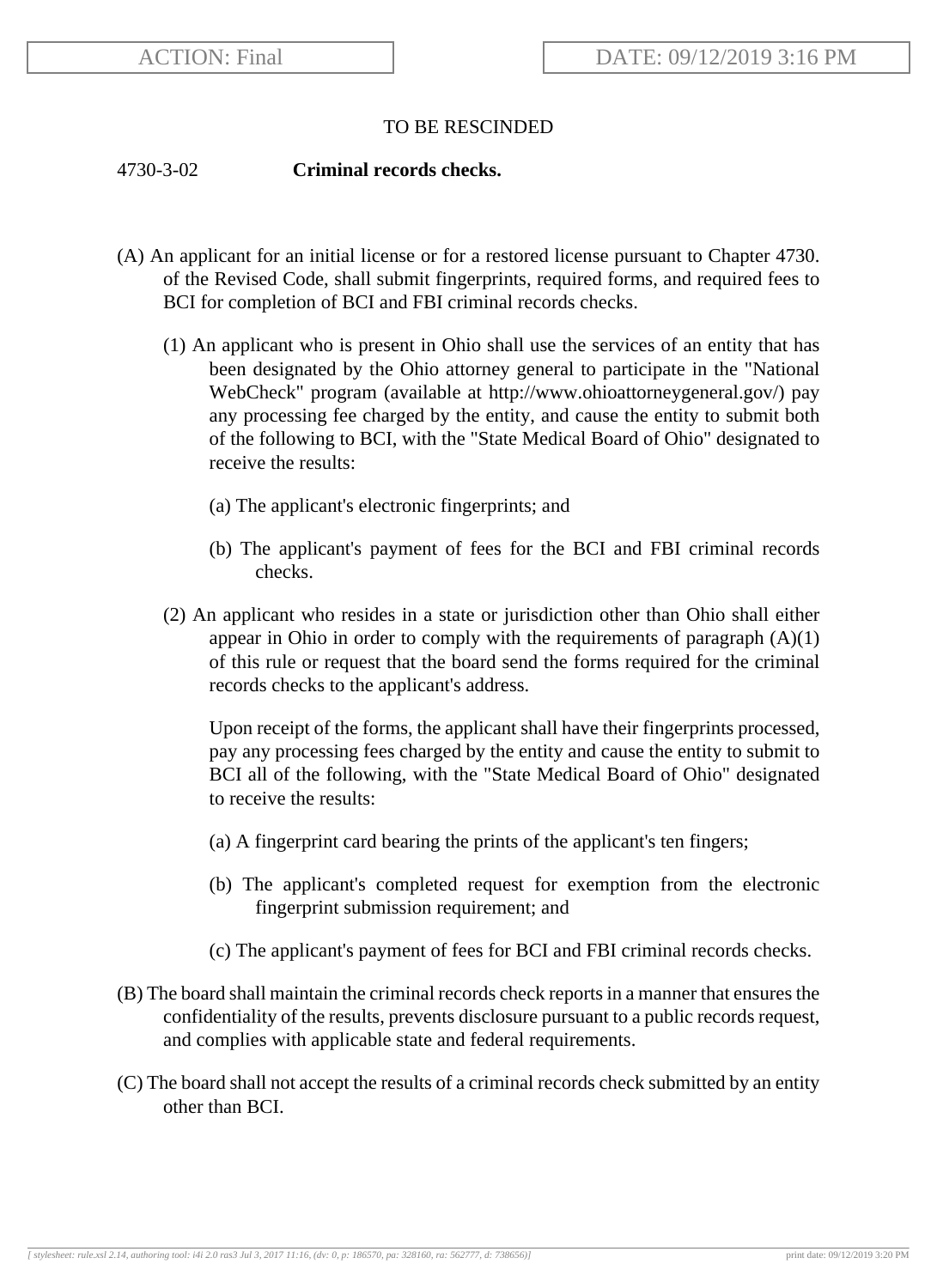## 4730-3-02 TO BE RESCINDED 2

- (D) In reviewing the results of criminal records checks to determine whether the applicant should be granted an initial or restored certificate to practice, the board may consider all of the following:
	- (1) The nature and seriousness of the crime;
	- (2) The extent of the applicant's past criminal activity;
	- (3) The age of the applicant when the crime was committed;
	- (4) The amount of time that has elapsed since the applicant's last criminal activity;
	- (5) The conduct and work activity of the applicant before and after the criminal activity;
	- (6) Whether the applicant has completed the terms of any probation or deferred adjudication;
	- (7) Evidence of the applicant's rehabilitation;
	- (8) Whether the applicant fully disclosed the arrest or conviction to the board; and
	- (9) Any other factors the board considers relevant.